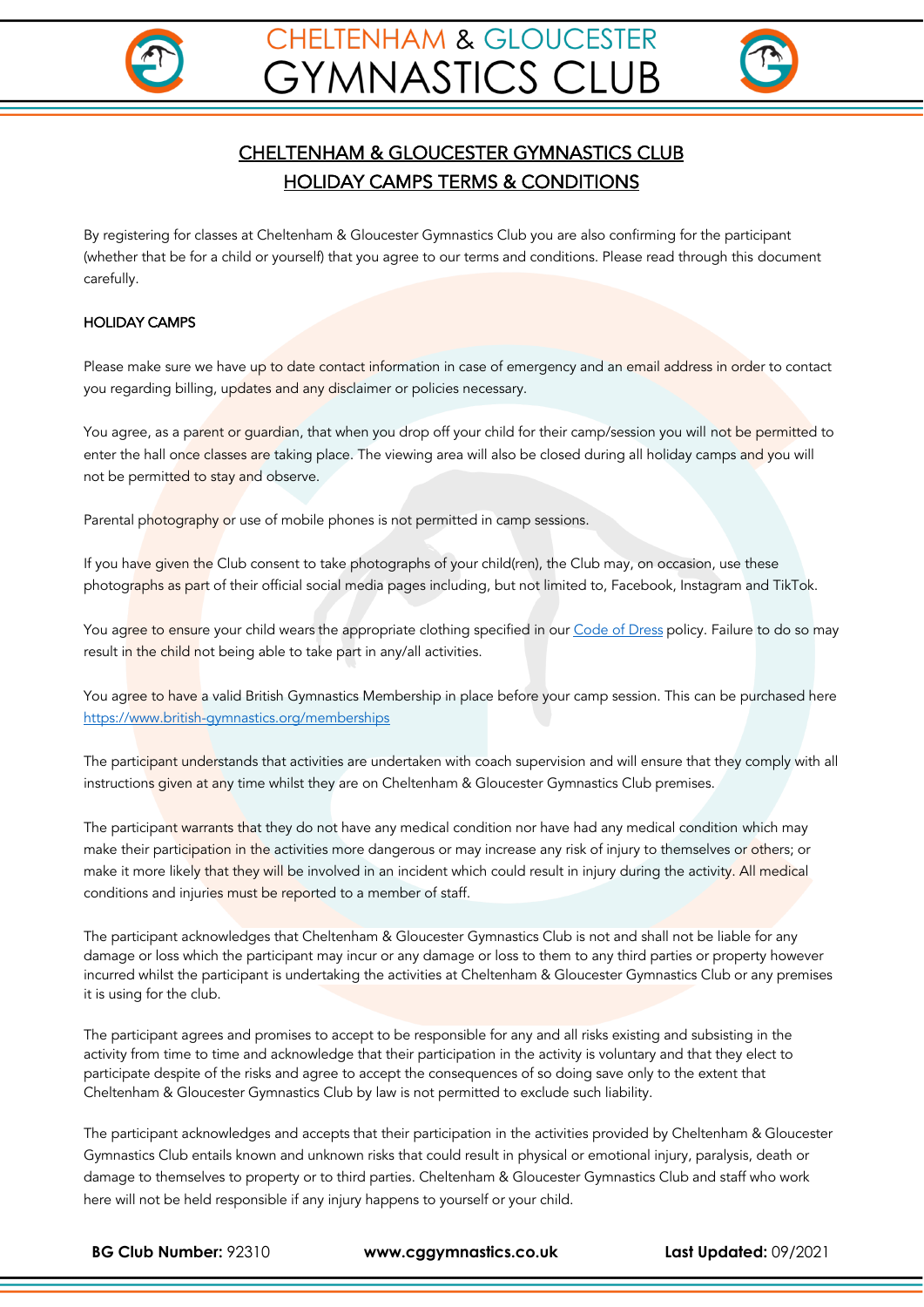



#### PAYING FEES

You agree that you will ensure Camp/Session fees are paid in full before the start of the Camp/Session without need for reminder. You understand that chasing payments incur unnecessary costs for Cheltenham & Gloucester Gymnastics Club and will mean your child's place at the session is not guaranteed until payment is received.

Camp sessions once booked are non-refundable.

### **ATTENDANCE**

You agree that you will ensure that your child attends sessions promptly, children arriving more than 15 minutes late, without prior warning, will not be permitted to take part in the camp. You agree to provide your child with enough snacks and lunch for the day, including a full drinks bottle. Drinks bottles may be refilled for free at our water filling station.

You agree that you will inform Cheltenham & Gloucester Gymnastics Club through 07434815582 or cggcgymnastics@gmail.com of any absences of your child/children.

You agree that your child will not wear any jewellery and will have their hair neatly tied back.

You agree to collect your child personally from the door on time. You understand that Cheltenham & Gloucester Gymnastics Club is unable to let participants leave the building without a suitable adult/parent collecting them. In order to safeguard our participants, we are required to contact the Local Authority if your child is either, not collected regularly, or, more than 60 minutes late (from the latest pickup time).

If you are late collecting your child, at least 2 members of staff are required to stay behind and wait for you to arrive. Because of this, you understand that if you are if you do not collect your child by the latest pickup time, you will be charged:

 $0 - 30$  minutes  $f5$ 30 – 60 minutes £10

If, after 60 minutes, you have not arrived to collect your child and we haven't been able to contact you, the club will contact the Local Authority's Children's Social Care Team.

### OTHER MATTERS

You will remind your child that they are expected to maintain a good standard of behaviour at all times and must treat all staff, coaches & fellow participants with respect. You also understand that should poor behaviour be displayed on a regular basis; the staff will contact you to ask that your child be collected. Further, you understand that should this behaviour continue, your child may be asked to leave Cheltenham & Gloucester Gymnastics Club.

You understand that any discipline matters or concerns should be discussed with the staff/coach at a mutually convenient time.

You understand that parents are not allowed to enter the gym during the camp / session. If I need to get a message to your child/children you will ask a member of staff and they will ensure that your child/children are advised accordingly.

You understand that photography is not permitted at any time.

**BG Club Number:** 92310 **www.cggymnastics.co.uk Last Updated:** 09/2021